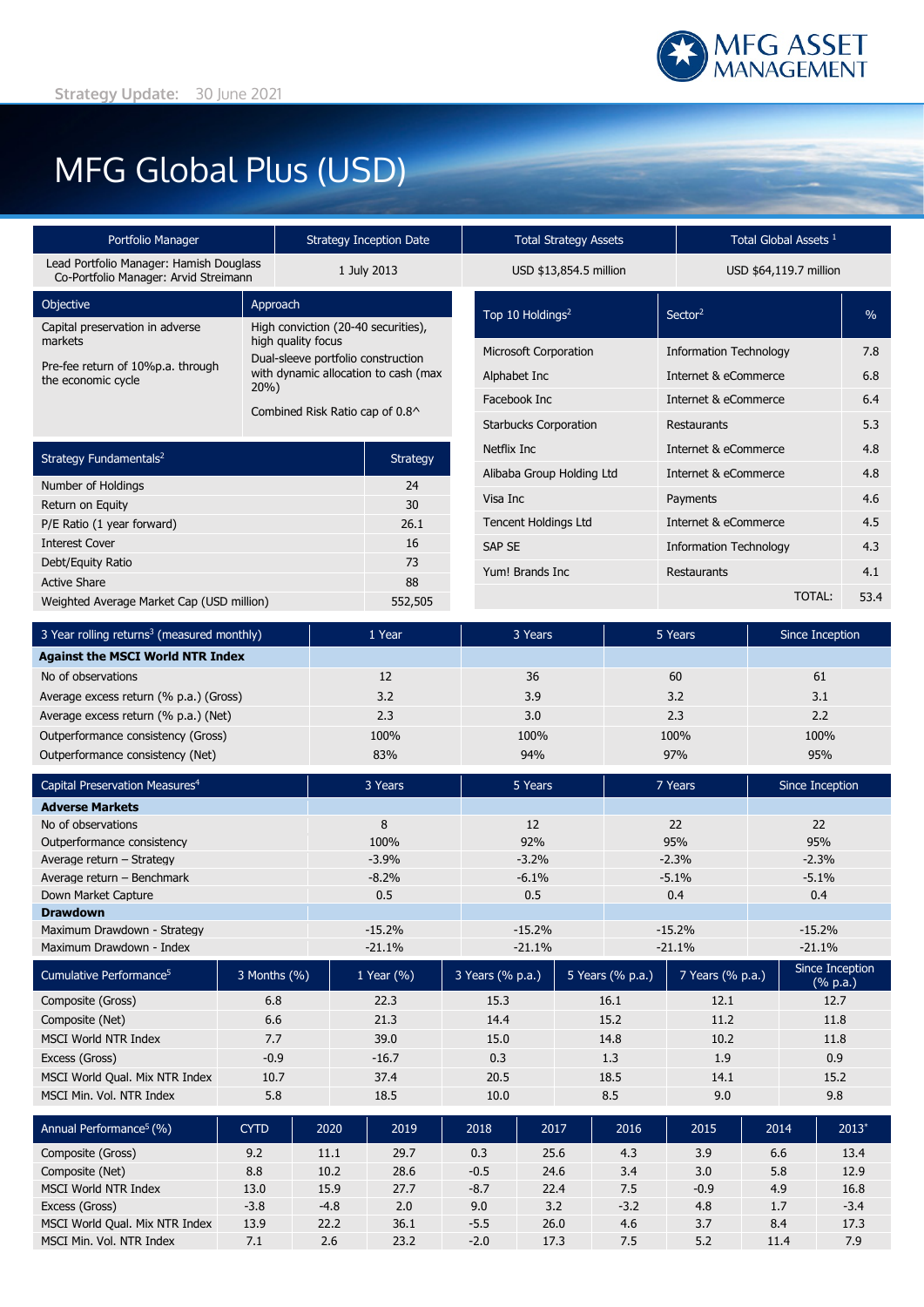| Supplementary Statistical Measures <sup>6</sup> | 3 Years | 5 Years | 7 Years | Since Inception |
|-------------------------------------------------|---------|---------|---------|-----------------|
| <b>Beta</b>                                     | 0.7     | 0.7     | 0.7     | 0.7             |
| Tracking Error (% p.a.)                         | 8.1%    | 6.6%    | 6.1%    | 5.9%            |
| Standard Deviation - Strategy                   | 13.4%   | 11.4%   | 11.3%   | 11.1%           |
| <b>Information Ratio</b>                        | 0.0     | 0.2     | 0.3     | 0.1             |



<sup>1</sup> Comprised of all Global Strategies.<br><sup>2</sup> The data is based on a representative portfolio for the strategy. Sectors are internally defined. Geographical exposure is calculated on a look through basis based on underlying

of positive excess returns.

<sup>4</sup> Capital preservation measures are calculated before fees and in USD. An adverse market is defined as a negative 3-month return for the MSCI World NTR Index (USD), rolled monthly, whilst drawdown is based on rolling

monthly returns.<br><sup>5</sup> Returns are for the Global Plus Composite and denoted in USD. Performance would vary if returns were denominated in a currency other than USD. Refer to the GIPS Disclosure section below for further inf Composite (Net) returns are net of fees charged to clients and have been reduced by the amount of the highest fee charged to any client employing that strategy during the period under consideration. Actual fees may<br>vary d

\* Returns are only for part year.

#### **IMPORTANT NOTICE**

This material is being furnished to you to provide summary information regarding Magellan Asset Management Limited trading as MFG Asset Management **('MFG Asset Management'**) and an investment fund or investment strategy managed by MFG Asset Management (**'Strategy'**). This material is not intended to constitute advertising or advice of any kind and you should not construe the contents of this material as legal, tax,<br>inv

The investment program of the Strategy presented herein is speculative and may involve a high degree of risk. The Strategy is not intended as a complete investment program and is suitable only for sophisticated investors who can bear the risk of loss. The Strategy may lack diversification, which can increase the risk of loss to investors. The Strategy's performance may be volatile. Past performance is not necessarily indicative o its investment objectives will be achieved. Statements contained in this material that are not historical facts are based on current expectations, estimates, projections, opinions and beliefs of MFG Asset Management. Such

No representation or warranty is made with respect to the correctness, accuracy, reasonableness or completeness of any of the information contained in this material. This information is subject to change at any time and no person has any responsibility to update any of the information provided in this material may indude ata, research and other information from third party sources. MFG Asset Management makes no<br>guarantee that such informa direct, indirect or consequential, induding loss of profits, damages, costs, claims or expenses, relating to or arising from your use or reliance upon any part of the information contained in this material including tradin

No distribution of this material will be made in any jurisdiction where such distribution is not authorised or is unlawful. This material does not constitute, and may not be used for the purpose of, an offer or solicitatio www.mfgam.com.au. Any trademarks, logos, and service marks contained herein may be the registered and unregistered trademarks of their respective owners.

United Kingdom - This material does not constitute an offer or inducement to engage in an investment activity under the provisions of the Financial Services and Markets Act 2000 (FSMA). This material does not form part of any offer or invitation to purchase, sell or subscribe for, or any solicitation of any such offer to purchase, sell or subscribe for, any shares, units or other type of investment product or service. This material or an Order 2005 (FPO).

d States of America - This material is not intended as an offer or solicitation for the purchase or sale of any securities, financial instrument or product or to provide financial services. It is not the intention of MFG Asset Management to create legal relations on the basis of information provided herein. Where performance figures are shown net of fees charged to clients, the performance has been reduced by the amount of the<br>highest fee

The MSCI World Index (Net) is a free-float adjusted market capitalization weighted index that is designed to measure the equity performance of 24 developed markets. Index results assume the reinvestment of all<br>distribution

### **GLOBAL INVESTMENT PERFORMANCE STANDARDS (GIPS®) DISCLOSURE**

Magellan Asset Management Limited, doing business as MFG Asset Management in jurisdictions outside Australia and New Zealand, (MFG Asset Management) claims compliance with the Global Investment Performance<br>Standards (GIPS

For the purpose of complying with GIPS, the Firm is defined as all discretionary portfolios managed by MFG Asset Management, excluding brands managed by subsidiaries operating as distinct business entities. MFG Asset<br>Manag Asset Management, excluding assets managed by subsidiaries operating as distinct business entities.

The Global Plus composite is a concentrated global equity strategy investing in high quality companies (typically 20-40 stocks). High quality companies are those companies that have sustainable competitive advantages<br>which business cycle whilst minimising the risk of a permanent capital loss. The minimum market capitalisation for a stock to be included is US\$25 billion. The composite was created in July 2013.

To achieve investment objectives, the composite may also use derivative financial instruments including, but not limited to, options, swaps, futures and forwards. Derivatives are subject to the risk of changes in the marke may reduce its returns.

A copy of the composite's GIPS compliant presentation and/or the firm's list of composite descriptions are available upon request by emailing client.reporting@magellangroup.com.au

The representative portfolio is an account in the composite that closely reflects the portfolio management style of the strategy. Performance is not a consideration in the selection of the representative portfolio. The characteristics of the representative portfolio may differ from those of the composite and of the other accounts in the composite. Information regarding the representative portfolio and the other accounts in the composite is available upon request.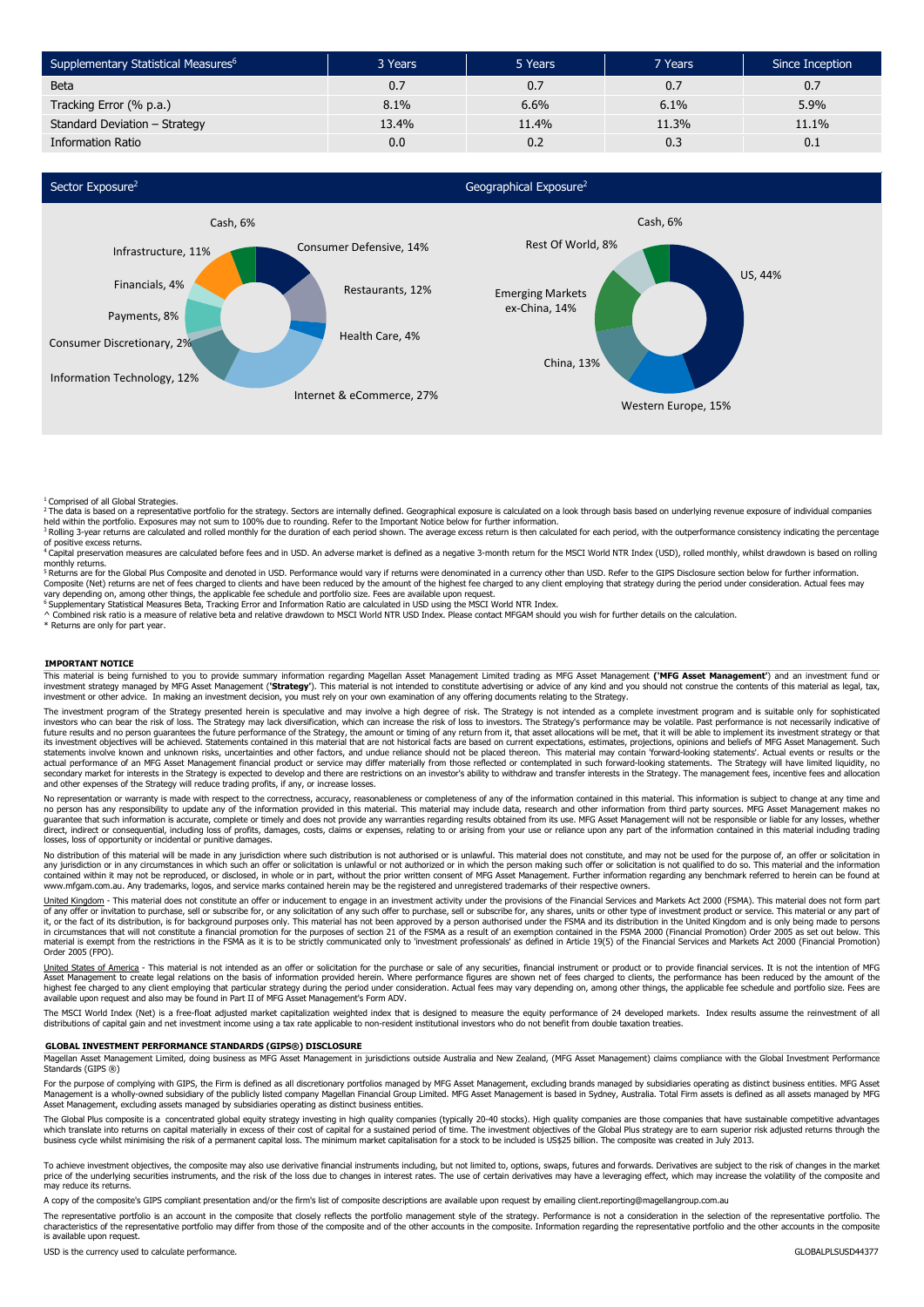# **Market Commentary**

Global stocks soared to record highs as they rose for the ninth quarter in 10 during the three months to June after investors backed that vaccines and more government spending would drive economies, dismissed an acceleration in inflation as transitory, and thus believed statements from central banks they would keep monetary policy loose. During the quarter, 10 of the 11 sectors rose in US-dollar terms. Information technology (+12%) climbed the most on healthy earnings while utilities (-0.7%) declined on concerns that longer-term bond yields might rise. The Morgan Stanley Capital International World Index surged 7.7% in US dollars.

US stocks gained as companies, especially tech ones and the banks, reported healthy earnings reports for the first quarter, the administration of President Joe Biden announced plans for another US\$4 trillion in spending (that Congress is still to approve), consumers spent as they grew in confidence, and, by the White House count, 67% of adults have received one vaccine dose. Reports, however, on inflation provoked spasmodic caution. Consumer inflation rose 5.0% in the 12 months to May, the fastest pace since 2008, while producer prices surged 6.6% in the year to May. These reports fanned talk the US Federal Reserve might rethink its loose monetary policy. A Fed survey of its policymakers show they had brought forward their expectations of when they would sanction a higher US cash rate. They (as represented by their median forecast) now expect to approve two increases in the cash rate from close to 0% by the end of 2023. The S&P 500 rallied 8.2%.

European stocks rose as countries relaxed pandemic restrictions as vaccine programs rolled out and the European Central Bank said it would keep aggressive monetary stimulus in place, though gains were limited by news that an evermore debt-heavy eurozone economy is contracting. A report showed the eurozone economy shrank 0.3% in the March quarter, which followed a contraction of 0.6% in the December quarter. Another report showed government debt stood at 98% of eurozone GDP at the end of December. The Euro Stoxx 50 Index rose 3.7%.

Japan's Nikkei 225 Index defied the global trend and fell 1.3% after a resurgence in covid-19 infections extended restrictions and a report said the economy shrank 1.0% in the first quarter. China's CSI 300 Index rose 3.5% as a release showed the economy expanded a record 18.3% in the March quarter from a year earlier. Australia's S&P/ASX 200 Accumulation Index gained 8.3% after the major banks reported upbeat results, energy and material prices climbed (iron ore prices reached record highs), the federal government's budget for 2021-22 came with more stimulus, and a report showed the economy expanded 1.8% in the March quarter, to be larger than before the pandemic. The MSCI Emerging Markets Index increased 4.4% in US dollars on signs the world economy is recovering even as covid-19 ravaged emerging countries especially India.

# **Strategy Commentary**

The strategy recorded a positive return for the quarter. The biggest contributors were the investments in Alphabet, Microsoft and Facebook. Alphabet rallied after the parent of Google reported that rising spending on digital ads boosted first-quarter sales to US\$55.3 billion, a higher-than-expected rise of 34% from a year earlier. Microsoft rose as rising demand for PCs, gaming consoles, and digital services delivered over the cloud boosted the software giant's firstquarter sales by a higher-than-expected 19% to US\$41.7 billion. As well, in April, Microsoft agreed to buy speechrecognition firm Nuance Communications for US\$19.7 billion, to expand the services it can offer business customers. Facebook surged after first-quarter sales smashed expectations to rise 48% to US\$26.2 billion as advertisers sought access to the social media platform's 2.9 billion users and a US judge unexpectedly dismissed two complaints against the social-media giant from the US regulator because the judge said the Federal Trade Commission failed to prove the company was a monopoly.

The biggest detractors were the investments in Eversource Energy of the US, Tencent of China and WEC Energy of the US. Eversource Energy fell after the Connecticut Public Utility Regulatory Authority slammed the utility that through subsidiaries offers electricity, natural gas and water services for its preparation for and response to Tropical Storm Isaias that hit in 2020. In a politically charged decision, the authority found that Eversource did not satisfy relevant performance standards, ordered an indefinite reduction of 90 basis points to subsidiary Connecticut Light & Power's authorised return on equity, ordered the opening of a regulatory docket to consider issuing civil penalties against the subsidiary and foreshadowed the disallowance of certain costs that the authority asserts were imprudently incurred were Eversource to seek recovery. Eversource has indicated it will appeal these findings. Tencent fell as the Chinese government stepped up regulatory scrutiny of the country's largest technology stocks. WEC Energy, which provides electricity and gas across four Midwest states, slid on concerns that utilities were most vulnerable to any rise in interest rates.

In relative terms, the portfolio underperformed the benchmark over the quarter. This reflected a modest outperformance of cyclical stocks over defensive stocks, on average, within the index. Uncertainty around the Chinese regulatory outlook weighed on Chinese technology platforms, while the portfolio's utility holdings were hampered by a company-specific regulatory decree and the threat of higher interest rates in the medium term.

Index movements and stock contributors/detractors are based in local currency terms unless stated otherwise.